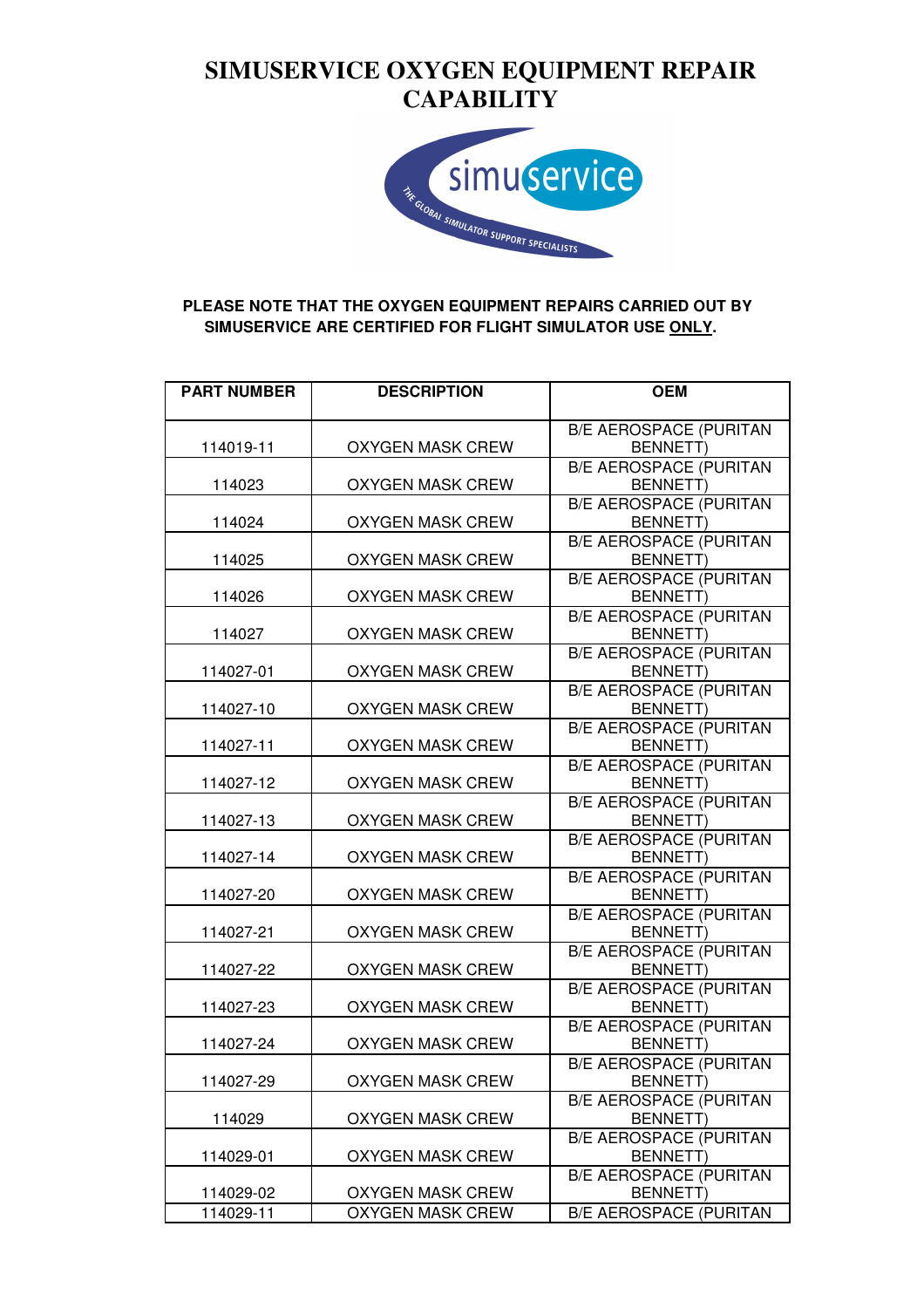|           |                                               | <b>BENNETT)</b>                                  |
|-----------|-----------------------------------------------|--------------------------------------------------|
| 114029-14 | <b>OXYGEN MASK CREW</b>                       | <b>B/E AEROSPACE (PURITAN</b><br><b>BENNETT)</b> |
| 114029-15 | <b>OXYGEN MASK CREW</b>                       | <b>B/E AEROSPACE (PURITAN</b><br><b>BENNETT)</b> |
| 114029-20 | <b>OXYGEN MASK CREW</b>                       | <b>B/E AEROSPACE (PURITAN</b><br><b>BENNETT)</b> |
| 114029-21 | <b>OXYGEN MASK CREW</b>                       | <b>B/E AEROSPACE (PURITAN</b><br>BENNETT)        |
| 114029-22 | <b>OXYGEN MASK CREW</b>                       | <b>B/E AEROSPACE (PURITAN</b><br>BENNETT)        |
| 114029-24 | <b>OXYGEN MASK CREW</b>                       | <b>B/E AEROSPACE (PURITAN</b><br>BENNETT)        |
| 114029-25 | <b>OXYGEN MASK CREW</b>                       | <b>B/E AEROSPACE (PURITAN</b><br>BENNETT)        |
|           |                                               | <b>B/E AEROSPACE (PURITAN</b>                    |
| 114029-26 | <b>OXYGEN MASK CREW</b>                       | <b>BENNETT)</b><br><b>B/E AEROSPACE (PURITAN</b> |
| 114029-27 | <b>OXYGEN MASK CREW</b>                       | <b>BENNETT)</b><br><b>B/E AEROSPACE (PURITAN</b> |
| 114322    | <b>OXYGEN MASK CREW</b>                       | <b>BENNETT)</b><br><b>B/E AEROSPACE (PURITAN</b> |
| 114420    | <b>OXYGEN MASK CREW</b>                       | <b>BENNETT)</b><br><b>B/E AEROSPACE (PURITAN</b> |
| 114420-20 | <b>OXYGEN MASK CREW</b>                       | <b>BENNETT)</b><br><b>B/E AEROSPACE (PURITAN</b> |
| 114421    | <b>OXYGEN MASK CREW</b>                       | <b>BENNETT)</b><br><b>B/E AEROSPACE (PURITAN</b> |
| 114422    | <b>OXYGEN MASK CREW</b>                       | <b>BENNETT)</b>                                  |
| 114422-22 | <b>OXYGEN MASK CREW</b>                       | <b>B/E AEROSPACE (PURITAN</b><br><b>BENNETT)</b> |
| 114423    | <b>OXYGEN MASK CREW</b>                       | <b>B/E AEROSPACE (PURITAN</b><br><b>BENNETT)</b> |
| 114423-21 | <b>OXYGEN MASK CREW</b>                       | <b>B/E AEROSPACE (PURITAN</b><br><b>BENNETT)</b> |
| 114423-22 | <b>OXYGEN MASK CREW</b>                       | <b>B/E AEROSPACE (PURITAN</b><br><b>BENNETT)</b> |
| 114424    | <b>OXYGEN MASK CREW</b>                       | <b>B/E AEROSPACE (PURITAN</b><br><b>BENNETT)</b> |
| 114425    | <b>OXYGEN MASK CREW</b>                       | <b>B/E AEROSPACE (PURITAN</b><br><b>BENNETT)</b> |
| 114425-21 | <b>OXYGEN MASK CREW</b>                       | <b>B/E AEROSPACE (PURITAN</b><br><b>BENNETT)</b> |
| 114426-20 | <b>OXYGEN MASK CREW</b>                       | <b>B/E AEROSPACE (PURITAN</b><br><b>BENNETT)</b> |
| 114426-21 | <b>OXYGEN MASK CREW</b>                       | <b>B/E AEROSPACE (PURITAN</b><br><b>BENNETT)</b> |
| 114426-28 | <b>OXYGEN MASK CREW</b>                       | <b>B/E AEROSPACE (PURITAN</b><br><b>BENNETT)</b> |
| 114426-28 | <b>OXYGEN MASK CREW</b>                       | <b>B/E AEROSPACE (PURITAN</b><br><b>BENNETT)</b> |
| 114427-23 | <b>OXYGEN MASK CREW</b>                       | <b>B/E AEROSPACE (PURITAN</b><br><b>BENNETT)</b> |
| 114427-24 | <b>OXYGEN MASK CREW</b>                       | <b>B/E AEROSPACE (PURITAN</b><br><b>BENNETT)</b> |
| 114622    | <b>OXYGEN MASK CREW</b>                       | <b>B/E AEROSPACE (PURITAN</b><br><b>BENNETT)</b> |
| 115057-02 | <b>EMERGENCY OXY</b><br><b>CONTAINER ASSY</b> | <b>B/E AEROSPACE (PURITAN</b><br><b>BENNETT)</b> |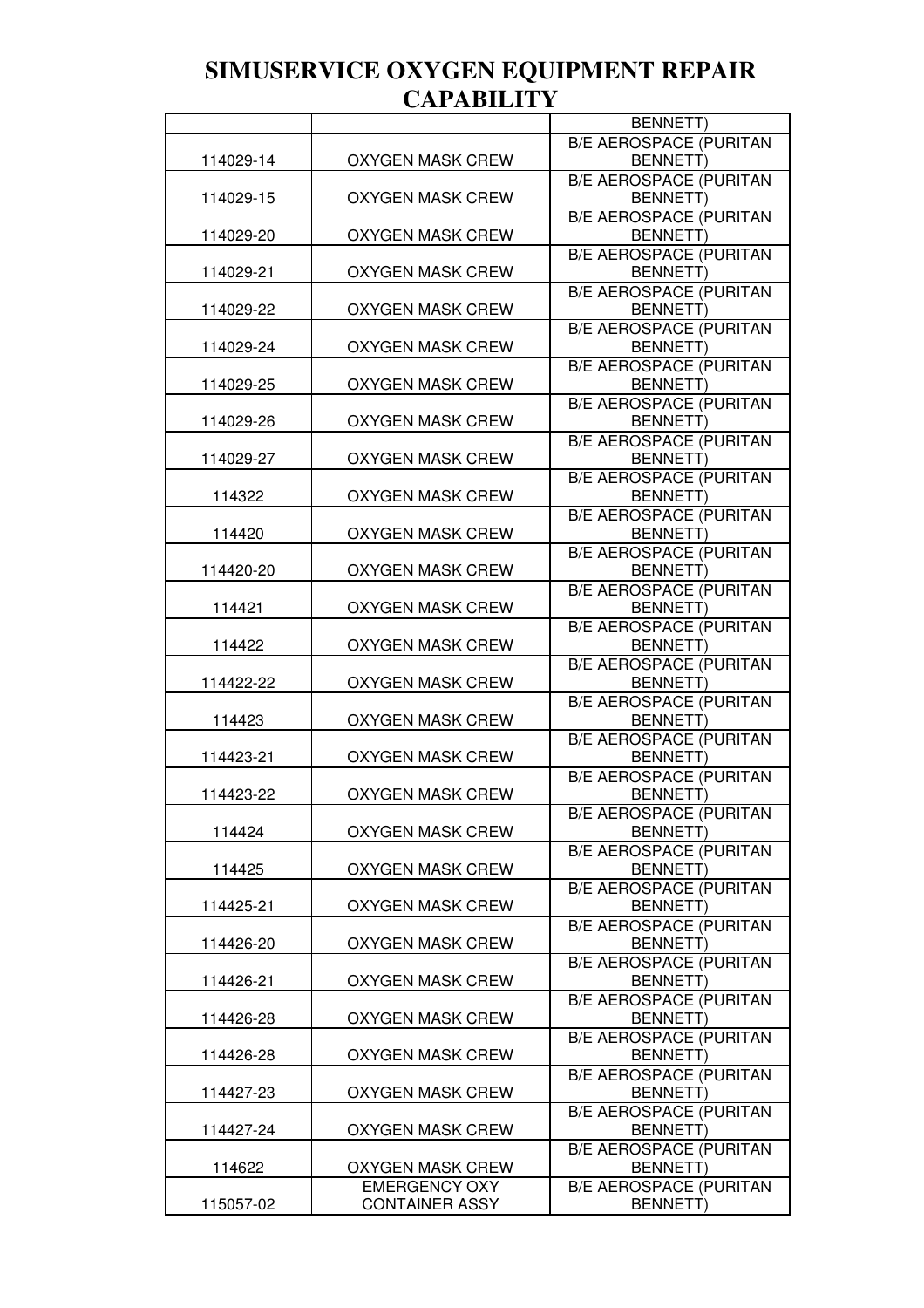| 115102     | DROP DOWN BOX           | <b>B/E AEROSPACE (PURITAN</b><br><b>BENNETT)</b>  |
|------------|-------------------------|---------------------------------------------------|
| 172810-00  | OXYGEN MASK CREW        | <b>B/E AEROSPACE (PURITAN</b><br><b>BENNETT)</b>  |
| 172812-00  | OXYGEN MASK CREW        | <b>B/E AEROSPACE (PURITAN</b><br><b>BENNETT)</b>  |
| 172812-02  | OXYGEN MASK CREW        | <b>B/E AEROSPACE (PURITAN</b><br><b>BENNETT)</b>  |
| 174045-15  | OXYGEN MASK CREW        | <b>B/E AEROSPACE (PURITAN</b><br><b>BENNETT)</b>  |
|            |                         | <b>B/E AEROSPACE (PURITAN</b>                     |
| 174060     | <b>OXYGEN MASK CREW</b> | <b>BENNETT)</b><br><b>B/E AEROSPACE (PURITAN</b>  |
| 174250     | OXYGEN MASK CREW        | <b>BENNETT)</b><br><b>B/E AEROSPACE (PURITAN</b>  |
| 174252     | OXYGEN MASK CREW        | <b>BENNETT)</b><br><b>B/E AEROSPACE (PURITAN</b>  |
| 174260     | <b>OXYGEN MASK CREW</b> | BENNETT)<br><b>B/E AEROSPACE (PURITAN</b>         |
| 174260-14  | <b>OXYGEN MASK CREW</b> | BENNETT)                                          |
| 174260-14  | <b>OXYGEN MASK CREW</b> | <b>B/E AEROSPACE (PURITAN</b><br>BENNETT)         |
| 174262     | <b>OXYGEN MASK CREW</b> | <b>B/E AEROSPACE (PURITAN</b><br>BENNETT)         |
| 174660     | <b>OXYGEN MASK CREW</b> | <b>B/E AEROSPACE (PURITAN</b><br><b>BENNETT)</b>  |
| 174662     | <b>OXYGEN MASK CREW</b> | <b>B/E AEROSPACE (PURITAN</b><br><b>BENNETT)</b>  |
| 174670     | <b>OXYGEN MASK CREW</b> | <b>B/E AEROSPACE (PURITAN</b><br><b>BENNETT)</b>  |
| 174672     | OXYGEN MASK CREW        | <b>B/E AEROSPACE (PURITAN</b><br><b>BENNETT)</b>  |
| 174680     | OXYGEN MASK CREW        | <b>B/E AEROSPACE (PURITAN</b><br><b>BENNETT)</b>  |
| 174682     | OXYGEN MASK CREW        | <b>B/E AEROSPACE (PURITAN</b><br><b>BENNETT)</b>  |
| 174690     | OXYGEN MASK CREW        | <b>B/E AEROSPACE (PURITAN</b><br><b>BENNETT</b> ) |
| 174692     | <b>OXYGEN MASK CREW</b> | <b>B/E AEROSPACE (PURITAN</b><br><b>BENNETT)</b>  |
| 174692-D7  | OXYGEN MASK CREW        | <b>B/E AEROSPACE (PURITAN</b><br><b>BENNETT)</b>  |
| ZMR160     | OXYGEN MASK CREW        | <b>B/E AEROSPACE (PURITAN</b><br><b>BENNETT)</b>  |
| 358 SERIES | <b>OXYGEN MASK CREW</b> | AVOX (SCOTT)                                      |
| 358-1002-V | OXYGEN MASK CREW        | AVOX (SCOTT)                                      |
| 358-1005A  | OXYGEN MASK CREW        | AVOX (SCOTT)                                      |
| 358-100V   | OXYGEN MASK CREW        | AVOX (SCOTT)                                      |
| 358-1030V  | <b>OXYGEN MASK CREW</b> | AVOX (SCOTT)                                      |
| 358-104V   | <b>OXYGEN MASK CREW</b> | AVOX (SCOTT)                                      |
| 358-1104V  | OXYGEN MASK CREW        | AVOX (SCOTT)                                      |
| 358-1106-1 | <b>OXYGEN MASK CREW</b> | AVOX (SCOTT)                                      |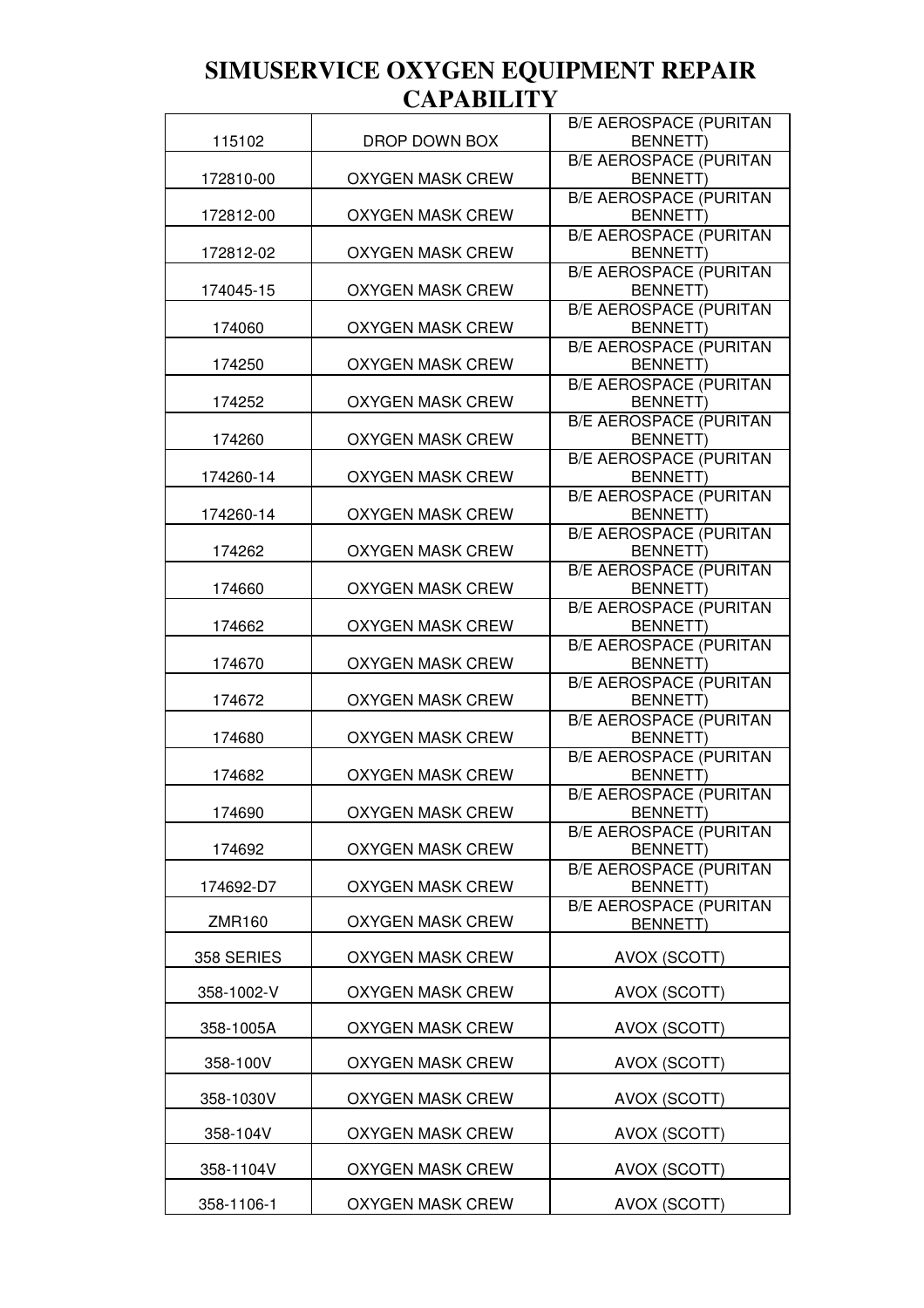| 358-1106V-1 | <b>OXYGEN MASK CREW</b> | AVOX (SCOTT) |
|-------------|-------------------------|--------------|
| 358-1106V-2 | <b>OXYGEN MASK CREW</b> | AVOX (SCOTT) |
| 358-1109-1  | <b>OXYGEN MASK CREW</b> | AVOX (SCOTT) |
| 358-1116-1  | OXYGEN MASK CREW        | AVOX (SCOTT) |
| 358-1116V-1 | <b>OXYGEN MASK CREW</b> | AVOX (SCOTT) |
| 358-1121V   | <b>OXYGEN MASK CREW</b> | AVOX (SCOTT) |
| 358-1145V   | <b>OXYGEN MASK CREW</b> | AVOX (SCOTT) |
| 358-1152V   | OXYGEN MASK CREW        | AVOX (SCOTT) |
| 358-1154V   | <b>OXYGEN MASK CREW</b> | AVOX (SCOTT) |
| 358-1163V   | <b>OXYGEN MASK CREW</b> | AVOX (SCOTT) |
| 358-1173    | <b>OXYGEN MASK CREW</b> | AVOX (SCOTT) |
| 358-1173V   | <b>OXYGEN MASK CREW</b> | AVOX (SCOTT) |
| 358-1182V   | <b>OXYGEN MASK CREW</b> | AVOX (SCOTT) |
| 358-1188V-1 | <b>OXYGEN MASK CREW</b> | AVOX (SCOTT) |
| 358-1191-1  | <b>OXYGEN MASK CREW</b> | AVOX (SCOTT) |
| 358-1191V-1 | <b>OXYGEN MASK CREW</b> | AVOX (SCOTT) |
| 358-1204V-1 | OXYGEN MASK CREW        | AVOX (SCOTT) |
| 358-120V    | OXYGEN MASK CREW        | AVOX (SCOTT) |
| 358-1426    | <b>OXYGEN MASK CREW</b> | AVOX (SCOTT) |
| 358-145V    | OXYGEN MASK CREW        | AVOX (SCOTT) |
| 358-1487V   | <b>OXYGEN MASK CREW</b> | AVOX (SCOTT) |
| 358-1489V   | <b>OXYGEN MASK CREW</b> | AVOX (SCOTT) |
| 358-1493V   | <b>OXYGEN MASK CREW</b> | AVOX (SCOTT) |
| 358-1499V   | <b>OXYGEN MASK CREW</b> | AVOX (SCOTT) |
| 358-1506V-1 | <b>OXYGEN MASK CREW</b> | AVOX (SCOTT) |
| 358-150V    | OXYGEN MASK CREW        | AVOX (SCOTT) |
| 358-160V    | <b>OXYGEN MASK CREW</b> | AVOX (SCOTT) |
| 358-162V    | <b>OXYGEN MASK CREW</b> | AVOX (SCOTT) |
| 358-180V    | <b>OXYGEN MASK CREW</b> | AVOX (SCOTT) |
| 358-465V    | <b>OXYGEN MASK CREW</b> | AVOX (SCOTT) |
| 358-481V    | OXYGEN MASK CREW        | AVOX (SCOTT) |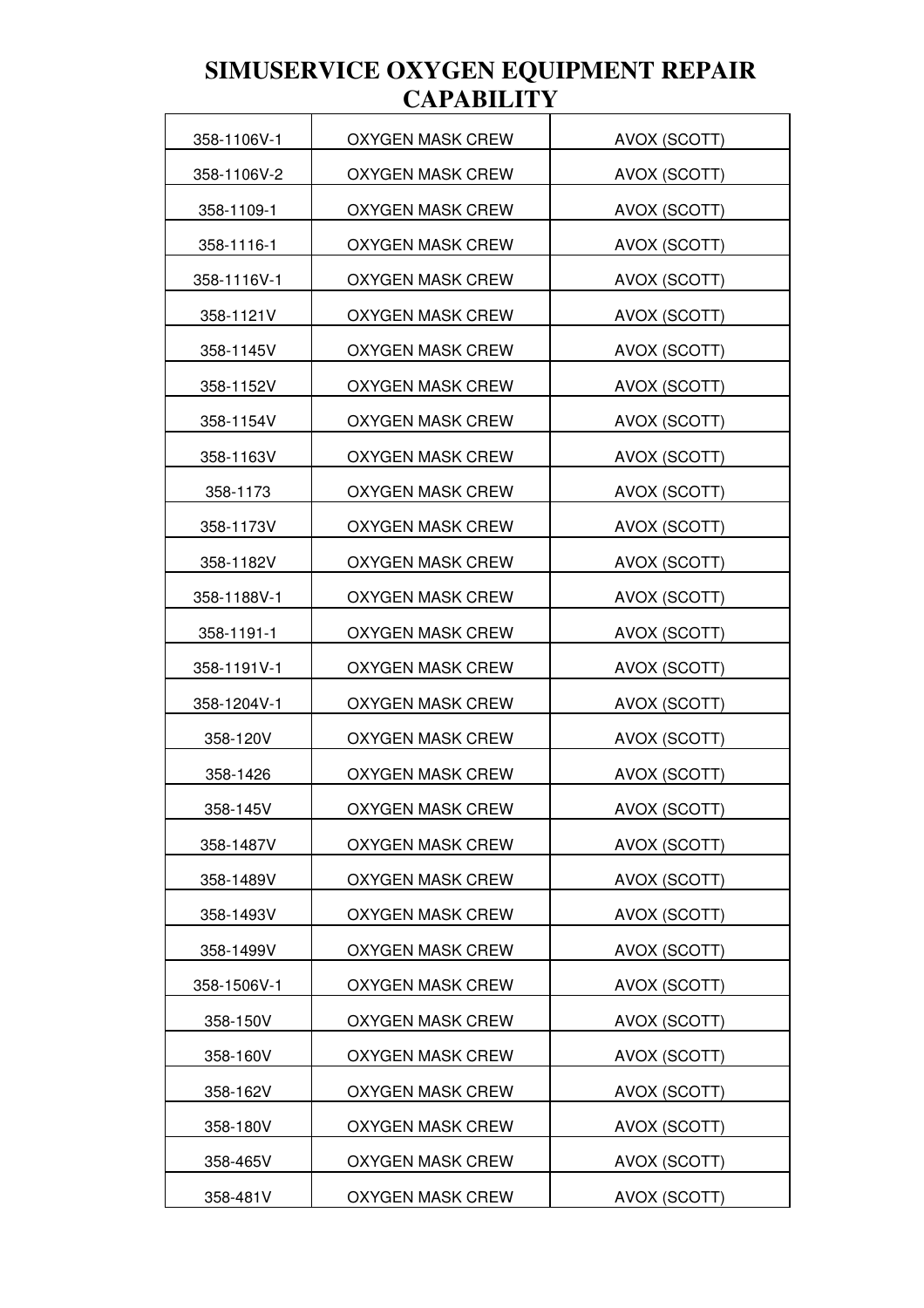| 358-491V   | OXYGEN MASK CREW                              | AVOX (SCOTT) |
|------------|-----------------------------------------------|--------------|
| 358-51V    | OXYGEN MASK CREW                              | AVOX (SCOTT) |
| 358-80V    | OXYGEN MASK CREW                              | AVOX (SCOTT) |
| 358-84V    | OXYGEN MASK CREW                              | AVOX (SCOTT) |
| 358-889    | OXYGEN MASK CREW                              | AVOX (SCOTT) |
| 359 SERIES | OXYGEN MASK CREW                              | AVOX (SCOTT) |
| 359-15613  | OXYGEN MASK CREW                              | AVOX (SCOTT) |
| 359-16451  | OXYGEN MASK CREW                              | AVOX (SCOTT) |
| 359-1AB57  | <b>OXYGEN MASK CREW</b>                       | AVOX (SCOTT) |
| 651-705    | <b>SMOKE &amp; OXYGEN MASK</b><br><b>ASSY</b> | AVOX (SCOTT) |
| 776-113    | <b>OXYGEN MASK STOWAGE</b><br>RACK            | AVOX (SCOTT) |
| 776-115    | <b>OXYGEN MASK STOWAGE</b><br>RACK            | AVOX (SCOTT) |
| 776-117    | <b>OXYGEN MASK STOWAGE</b><br>RACK            | AVOX (SCOTT) |
| 776-419    | <b>OXYGEN MASK STOWAGE</b><br>RACK            | AVOX (SCOTT) |
| 776-425    | <b>OXYGEN MASK STOWAGE</b><br>RACK            | AVOX (SCOTT) |
| 776-427    | <b>OXYGEN MASK STOWAGE</b><br>RACK            | AVOX (SCOTT) |
|            | <b>OXYGEN MASK STOWAGE</b>                    |              |
| 776-429    | RACK<br><b>OXYGEN MASK STOWAGE</b>            | AVOX (SCOTT) |
| 776-431    | RACK<br><b>OXYGEN MASK STOWAGE</b>            | AVOX (SCOTT) |
| 776-433    | RACK<br>OXYGEN MASK STOWAGE                   | AVOX (SCOTT) |
| 776-435    | <b>RACK</b><br><b>OXYGEN MASK STOWAGE</b>     | AVOX (SCOTT) |
| 792-319    | RACK<br><b>OXYGEN MASK STOWAGE</b>            | AVOX (SCOTT) |
| 792-619    | RACK<br><b>OXYGEN MASK STOWAGE</b>            | AVOX (SCOTT) |
| 792-621    | RACK<br><b>OXYGEN MASK STOWAGE</b>            | AVOX (SCOTT) |
| 792-623    | <b>RACK</b><br><b>OXYGEN MASK STOWAGE</b>     | AVOX (SCOTT) |
| 792-703    | RACK                                          | AVOX (SCOTT) |
| 792-709    | <b>OXYGEN MASK STOWAGE</b><br>RACK            | AVOX (SCOTT) |
| 792-713    | <b>OXYGEN MASK STOWAGE</b><br>RACK            | AVOX (SCOTT) |
| 792-719    | <b>OXYGEN MASK STOWAGE</b><br>RACK            | AVOX (SCOTT) |
| 792-721    | <b>OXYGEN MASK STOWAGE</b><br>RACK            | AVOX (SCOTT) |
| 792-723    | OXYGEN MASK STOWAGE<br>RACK                   | AVOX (SCOTT) |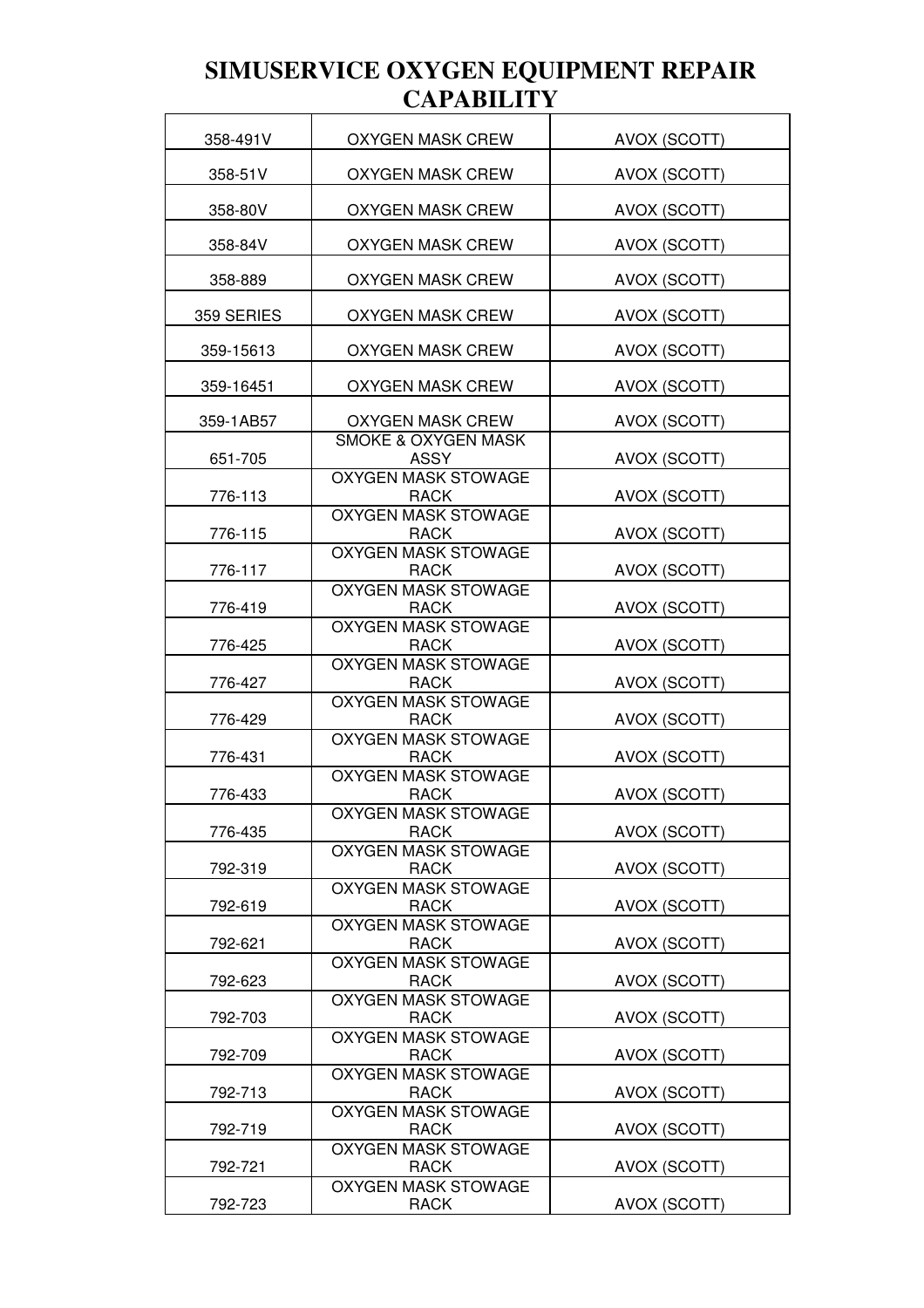| 792-725         | OXYGEN MASK STOWAGE<br>RACK               | AVOX (SCOTT)                      |
|-----------------|-------------------------------------------|-----------------------------------|
|                 | OXYGEN MASK STOWAGE                       |                                   |
| 792-727         | RACK                                      | AVOX (SCOTT)                      |
|                 | <b>OXYGEN MASK STOWAGE</b>                |                                   |
| 792-729         | RACK                                      | AVOX (SCOTT)                      |
|                 | OXYGEN MASK STOWAGE                       |                                   |
| 792-731         | RACK                                      | AVOX (SCOTT)                      |
|                 | OXYGEN MASK STOWAGE                       |                                   |
| 792-733         | RACK                                      | AVOX (SCOTT)                      |
|                 | <b>OXYGEN MASK STOWAGE</b>                |                                   |
| 792-735         | <b>RACK</b>                               | AVOX (SCOTT)                      |
| 792-737         | OXYGEN MASK STOWAGE<br>RACK               |                                   |
|                 | OXYGEN MASK STOWAGE                       | AVOX (SCOTT)                      |
| 792-739         | RACK                                      | AVOX (SCOTT)                      |
|                 | <b>OXYGEN MASK STOWAGE</b>                |                                   |
| 792-741         | RACK                                      | AVOX (SCOTT)                      |
|                 | OXYGEN MASK STOWAGE                       |                                   |
| 792-743         | RACK                                      | AVOX (SCOTT)                      |
|                 | OXYGEN MASK STOWAGE                       |                                   |
| 792-819         | RACK                                      | AVOX (SCOTT)                      |
|                 | OXYGEN MASK STOWAGE                       |                                   |
| 792-821         | RACK                                      | AVOX (SCOTT)                      |
| 792-823         | OXYGEN MASK STOWAGE<br>RACK               |                                   |
|                 | OXYGEN MASK STOWAGE                       | AVOX (SCOTT)                      |
| 792-825         | RACK                                      | AVOX (SCOTT)                      |
|                 | OXYGEN MASK STOWAGE                       |                                   |
| 792-827         | RACK                                      | AVOX (SCOTT)                      |
|                 | OXYGEN MASK STOWAGE                       |                                   |
| 792-829         | RACK                                      | AVOX (SCOTT)                      |
|                 | OXYGEN MASK STOWAGE                       |                                   |
| 792-831         | <b>RACKRACK</b>                           | AVOX (SCOTT)                      |
|                 | OXYGEN MASK STOWAGE                       |                                   |
| 792-833         | <b>RACK</b><br><b>OXYGEN MASK STOWAGE</b> | AVOX (SCOTT)                      |
| 792-835         | <b>RACK</b>                               | AVOX (SCOTT)                      |
|                 | <b>OXYGEN MASK STOWAGE</b>                |                                   |
| 792-837         | <b>RACK</b>                               | AVOX (SCOTT)                      |
|                 | OXYGEN MASK STOWAGE                       |                                   |
| 792-839         | RACK                                      | AVOX (SCOTT)                      |
|                 | OXYGEN MASK STOWAGE                       |                                   |
| 792-841         | RACK                                      | AVOX (SCOTT)                      |
|                 |                                           | ADAMS RITE (SABRE,                |
| 900-700-036-82  | <b>MASK REGULATOR</b>                     | ROBERTSHAW)<br>ADAMS RITE (SABRE, |
| 900-700-036-82A | <b>MASK REGULATOR</b>                     | ROBERTSHAW)                       |
|                 |                                           | ADAMS RITE (SABRE,                |
| 900-700-040-10  | OXYGEN SMOKE MASK                         | ROBERTSHAW)                       |
|                 |                                           | ADAMS RITE (SABRE,                |
| 900-700-040-11  | OXYGEN SMOKE MASK                         | ROBERTSHAW)                       |
|                 |                                           | ADAMS RITE (SABRE,                |
| 900-700-040-17  | OXYGEN SMOKE MASK                         | ROBERTSHAW)                       |
|                 |                                           | ADAMS RITE (SABRE,                |
| 900-700-040-36  | OXYGEN SMOKE MASK                         | ROBERTSHAW)                       |
| MA10-03         | <b>OXYGEN MASK CREW</b>                   | INTERTECHNIQUE (EROS)             |
|                 |                                           |                                   |
| MA10-10         | <b>OXYGEN MASK CREW</b>                   | <b>INTERTECHNIQUE (EROS)</b>      |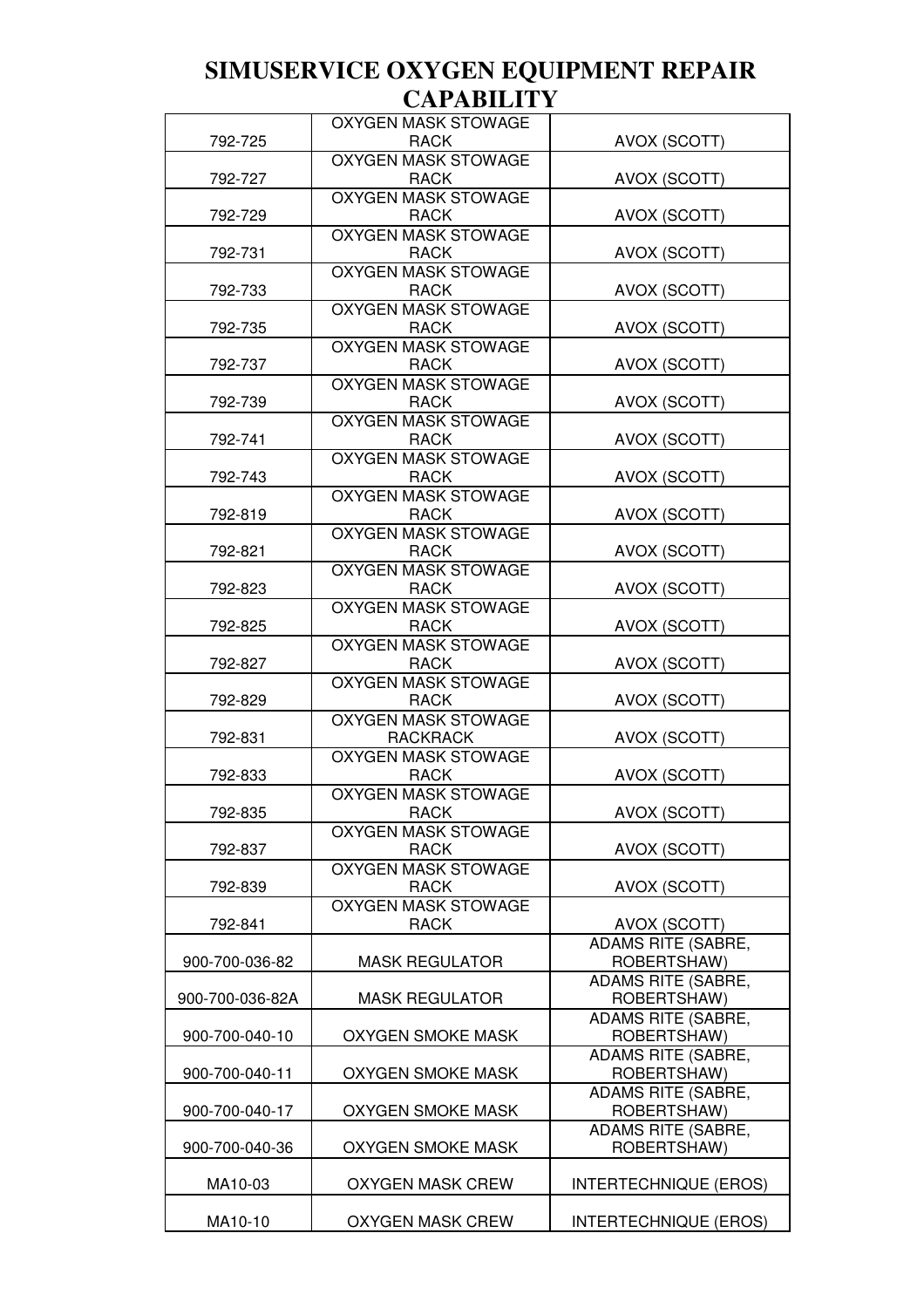| MA10-10-02            | <b>OXYGEN MASK CREW</b> | <b>INTERTECHNIQUE (EROS)</b> |
|-----------------------|-------------------------|------------------------------|
| MA10-10-1/2/3/4       | <b>OXYGEN MASK CREW</b> | <b>INTERTECHNIQUE (EROS)</b> |
| MA10-12               | <b>OXYGEN MASK CREW</b> | <b>INTERTECHNIQUE (EROS)</b> |
| MC10-02               | <b>OXYGEN MASK CREW</b> | <b>INTERTECHNIQUE (EROS)</b> |
| MC10-02-01            | <b>OXYGEN MASK CREW</b> | <b>INTERTECHNIQUE (EROS)</b> |
| MC10-02-02            | <b>OXYGEN MASK CREW</b> | <b>INTERTECHNIQUE (EROS)</b> |
| MC10-02-03            | <b>OXYGEN MASK CREW</b> | <b>INTERTECHNIQUE (EROS)</b> |
| MC10-02-06            | OXYGEN MASK CREW        | <b>INTERTECHNIQUE (EROS)</b> |
| MC10-02-07            | <b>OXYGEN MASK CREW</b> | <b>INTERTECHNIQUE (EROS)</b> |
| MC10-02-106           | <b>OXYGEN MASK CREW</b> | <b>INTERTECHNIQUE (EROS)</b> |
| MC10-02-107           | <b>OXYGEN MASK CREW</b> | <b>INTERTECHNIQUE (EROS)</b> |
| MC10-02-108           | <b>OXYGEN MASK CREW</b> | <b>INTERTECHNIQUE (EROS)</b> |
| MC10-02-109           | <b>OXYGEN MASK CREW</b> | <b>INTERTECHNIQUE (EROS)</b> |
| MC10-02-112           | <b>OXYGEN MASK CREW</b> | <b>INTERTECHNIQUE (EROS)</b> |
| MC10-02-115           | <b>OXYGEN MASK CREW</b> | INTERTECHNIQUE (EROS)        |
| MC10-02-117           | <b>OXYGEN MASK CREW</b> | <b>INTERTECHNIQUE (EROS)</b> |
| MC10-02-169           | <b>OXYGEN MASK CREW</b> | <b>INTERTECHNIQUE (EROS)</b> |
| MC10-02-4/10/104      | <b>OXYGEN MASK CREW</b> | <b>INTERTECHNIQUE (EROS)</b> |
| MC10-02-5/105         | <b>OXYGEN MASK CREW</b> | <b>INTERTECHNIQUE (EROS)</b> |
| MC10-02-55/102        | <b>OXYGEN MASK CREW</b> | <b>INTERTECHNIQUE (EROS)</b> |
| MC10-02-<br>6/106/116 | <b>OXYGEN MASK CREW</b> | <b>INTERTECHNIQUE (EROS)</b> |
| MC10-04-01            | <b>OXYGEN MASK CREW</b> | <b>INTERTECHNIQUE (EROS)</b> |
| MC10-04-02            | <b>OXYGEN MASK CREW</b> | <b>INTERTECHNIQUE (EROS)</b> |
| MC10-04-101           | <b>OXYGEN MASK CREW</b> | <b>INTERTECHNIQUE (EROS)</b> |
| MC10-04-101/121       | <b>OXYGEN MASK CREW</b> | <b>INTERTECHNIQUE (EROS)</b> |
| MC10-04-102           | <b>OXYGEN MASK CREW</b> | <b>INTERTECHNIQUE (EROS)</b> |
| MC10-04-105           | <b>OXYGEN MASK CREW</b> | <b>INTERTECHNIQUE (EROS)</b> |
| MC10-04-109           | <b>OXYGEN MASK CREW</b> | <b>INTERTECHNIQUE (EROS)</b> |
| MC10-04-110           | <b>OXYGEN MASK CREW</b> | <b>INTERTECHNIQUE (EROS)</b> |
| MC10-04-111           | OXYGEN MASK CREW        | INTERTECHNIQUE (EROS)        |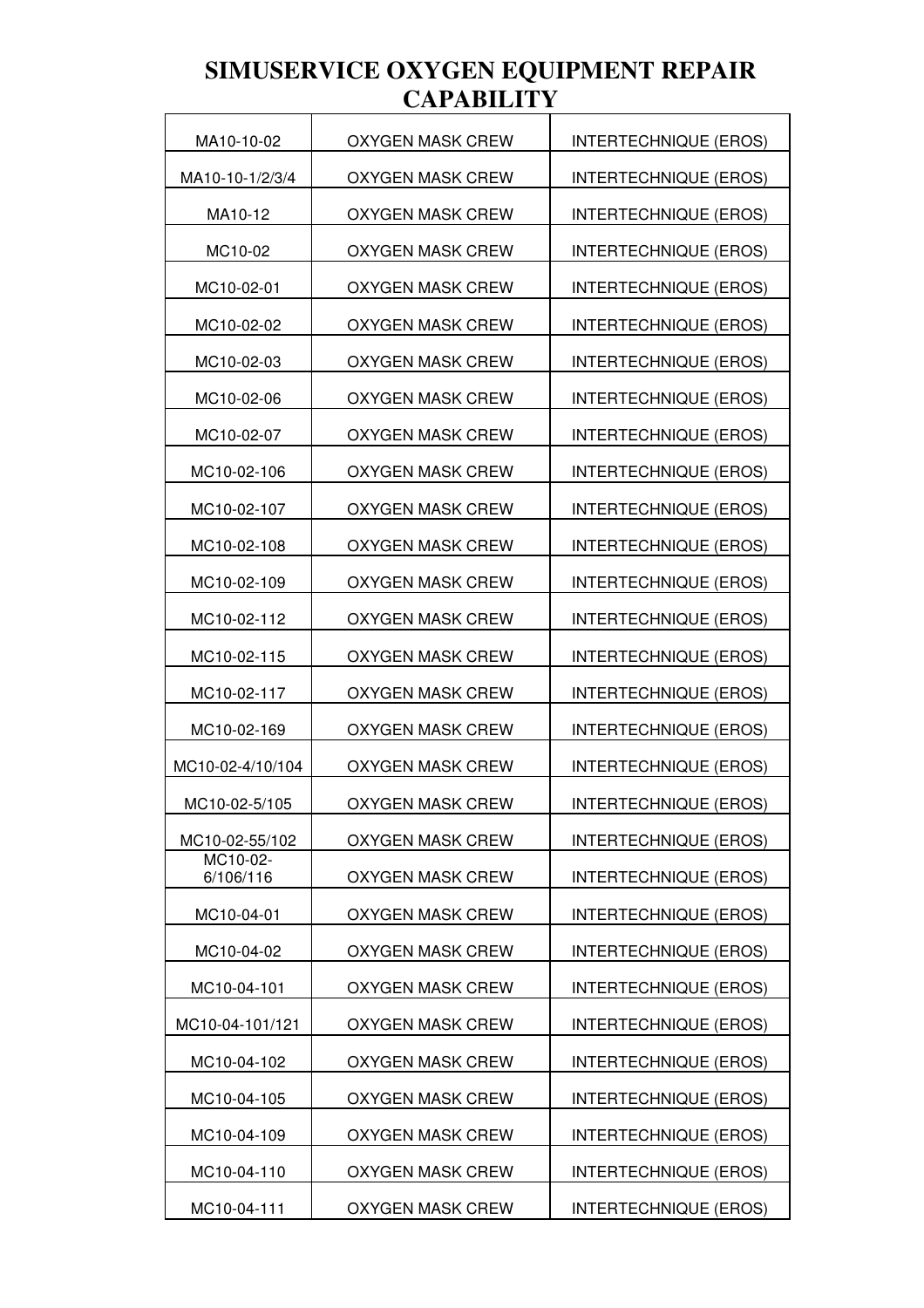| MC10-04-112           | <b>OXYGEN MASK CREW</b> | <b>INTERTECHNIQUE (EROS)</b> |
|-----------------------|-------------------------|------------------------------|
| MC10-04-115           | <b>OXYGEN MASK CREW</b> | <b>INTERTECHNIQUE (EROS)</b> |
| MC10-04-121           | <b>OXYGEN MASK CREW</b> | <b>INTERTECHNIQUE (EROS)</b> |
| MC10-04-127           | <b>OXYGEN MASK CREW</b> | <b>INTERTECHNIQUE (EROS)</b> |
| MC10-04-2             | OXYGEN MASK CREW        | <b>INTERTECHNIQUE (EROS)</b> |
| MC10-04-21            | <b>OXYGEN MASK CREW</b> | <b>INTERTECHNIQUE (EROS)</b> |
| MC10-04-22            | <b>OXYGEN MASK CREW</b> | <b>INTERTECHNIQUE (EROS)</b> |
| MC10-04-27            | <b>OXYGEN MASK CREW</b> | <b>INTERTECHNIQUE (EROS)</b> |
| MC10-04-27/127        | <b>OXYGEN MASK CREW</b> | <b>INTERTECHNIQUE (EROS)</b> |
| MC10-04-<br>7/107/157 | <b>OXYGEN MASK CREW</b> | <b>INTERTECHNIQUE (EROS)</b> |
| MC10-05-<br>4/104/124 | <b>OXYGEN MASK CREW</b> | <b>INTERTECHNIQUE (EROS)</b> |
| MC10-06-00            | <b>OXYGEN MASK CREW</b> | <b>INTERTECHNIQUE (EROS)</b> |
| MC10-06-01            | <b>OXYGEN MASK CREW</b> | <b>INTERTECHNIQUE (EROS)</b> |
| MC10-06-10            | <b>OXYGEN MASK CREW</b> | <b>INTERTECHNIQUE (EROS)</b> |
| MC10-06-100           | <b>OXYGEN MASK CREW</b> | <b>INTERTECHNIQUE (EROS)</b> |
| MC10-06-101           | OXYGEN MASK CREW        | <b>INTERTECHNIQUE (EROS)</b> |
| MC10-06-102           | OXYGEN MASK CREW        | <b>INTERTECHNIQUE (EROS)</b> |
| MC10-06-104/124       | <b>OXYGEN MASK CREW</b> | <b>INTERTECHNIQUE (EROS)</b> |
| MC10-06-105           | <b>OXYGEN MASK CREW</b> | <b>INTERTECHNIQUE (EROS)</b> |
| MC10-06-106           | <b>OXYGEN MASK CREW</b> | <b>INTERTECHNIQUE (EROS)</b> |
| MC10-06-107           | <b>OXYGEN MASK CREW</b> | <b>INTERTECHNIQUE (EROS)</b> |
| MC10-06-120           | OXYGEN MASK CREW        | <b>INTERTECHNIQUE (EROS)</b> |
| MC10-06-121           | OXYGEN MASK CREW        | <b>INTERTECHNIQUE (EROS)</b> |
| MC10-06-124           | OXYGEN MASK CREW        | <b>INTERTECHNIQUE (EROS)</b> |
| MC10-06-20/120        | <b>OXYGEN MASK CREW</b> | <b>INTERTECHNIQUE (EROS)</b> |
| MC10-06-23            | <b>OXYGEN MASK CREW</b> | <b>INTERTECHNIQUE (EROS)</b> |
| MC10-08-00            | <b>OXYGEN MASK CREW</b> | <b>INTERTECHNIQUE (EROS)</b> |
| MC10-08-01/127        | <b>OXYGEN MASK CREW</b> | <b>INTERTECHNIQUE (EROS)</b> |
| MC10-08-02/102        | <b>OXYGEN MASK CREW</b> | <b>INTERTECHNIQUE (EROS)</b> |
| MC10-08-05/25         | <b>OXYGEN MASK CREW</b> | <b>INTERTECHNIQUE (EROS)</b> |
| MC10-08-103/123       | <b>OXYGEN MASK CREW</b> | INTERTECHNIQUE (EROS)        |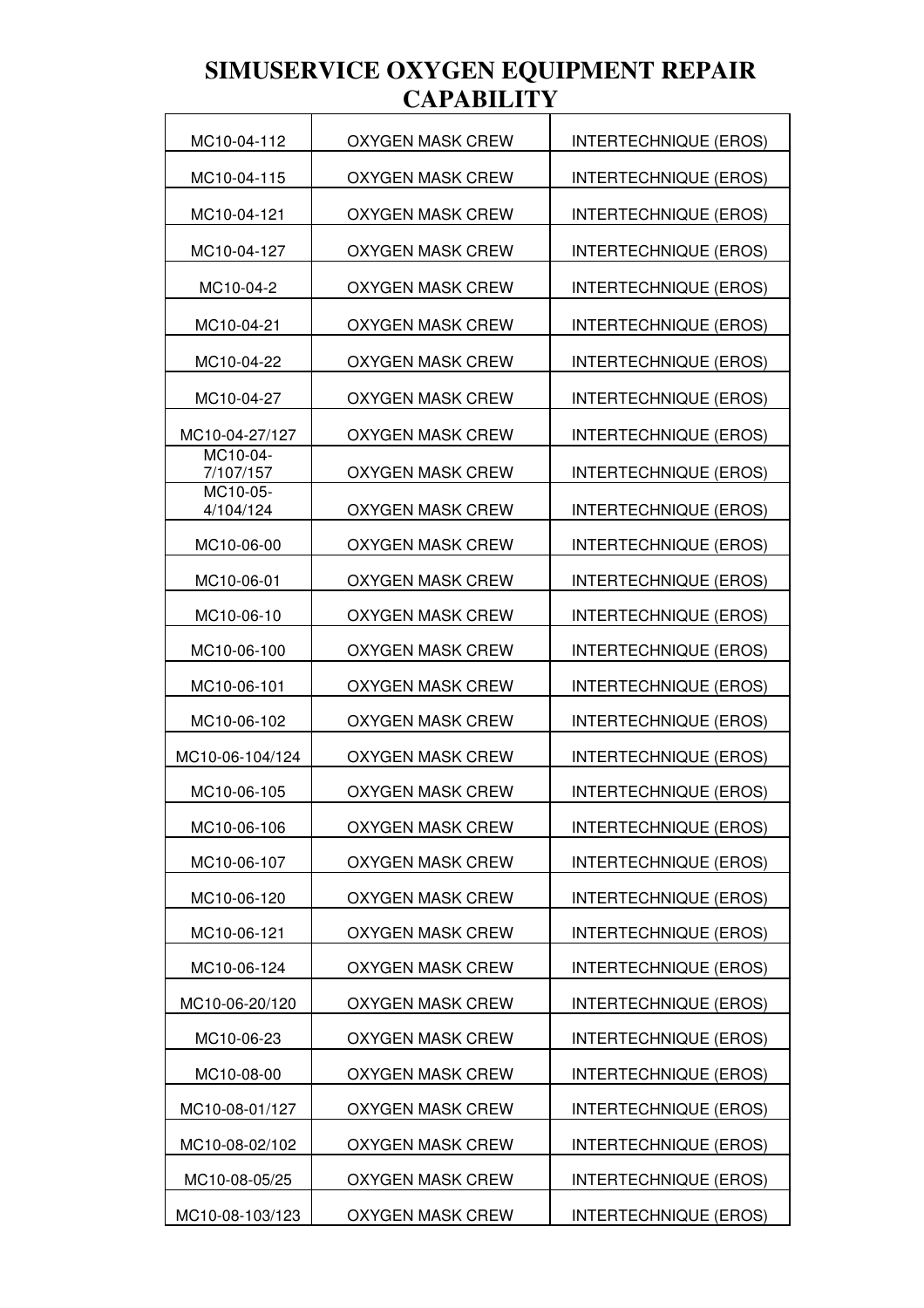| MC10-08-104/124 | <b>OXYGEN MASK CREW</b> | <b>INTERTECHNIQUE (EROS)</b> |
|-----------------|-------------------------|------------------------------|
| MC10-08-106/126 | OXYGEN MASK CREW        | <b>INTERTECHNIQUE (EROS)</b> |
| MC10-08-107     | <b>OXYGEN MASK CREW</b> | <b>INTERTECHNIQUE (EROS)</b> |
| MC10-08-108/128 | OXYGEN MASK CREW        | <b>INTERTECHNIQUE (EROS)</b> |
| MC10-08-109     | OXYGEN MASK CREW        | <b>INTERTECHNIQUE (EROS)</b> |
| MC10-08-110     | <b>OXYGEN MASK CREW</b> | <b>INTERTECHNIQUE (EROS)</b> |
| MC10-08-120     | <b>OXYGEN MASK CREW</b> | <b>INTERTECHNIQUE (EROS)</b> |
| MC10-08-124     | OXYGEN MASK CREW        | <b>INTERTECHNIQUE (EROS)</b> |
| MC10-08-127     | <b>OXYGEN MASK CREW</b> | <b>INTERTECHNIQUE (EROS)</b> |
| MC10-09 series  | <b>OXYGEN MASK CREW</b> | <b>INTERTECHNIQUE (EROS)</b> |
| MC10-10 series  | OXYGEN MASK CREW        | <b>INTERTECHNIQUE (EROS)</b> |
| MC10-12-100/150 | <b>OXYGEN MASK CREW</b> | <b>INTERTECHNIQUE (EROS)</b> |
| MC10-12-101     | <b>OXYGEN MASK CREW</b> | <b>INTERTECHNIQUE (EROS)</b> |
| MC10-13-103     | OXYGEN MASK CREW        | <b>INTERTECHNIQUE (EROS)</b> |
| MC10-14 series  | OXYGEN MASK CREW        | <b>INTERTECHNIQUE (EROS)</b> |
| MC10-14-01      | OXYGEN MASK CREW        | <b>INTERTECHNIQUE (EROS)</b> |
| MC10-14-103     | <b>OXYGEN MASK CREW</b> | <b>INTERTECHNIQUE (EROS)</b> |
| MC10-14-104     | <b>OXYGEN MASK CREW</b> | <b>INTERTECHNIQUE (EROS)</b> |
| MC10-14-122     | <b>OXYGEN MASK CREW</b> | <b>INTERTECHNIQUE (EROS)</b> |
| MC10-14-123     | OXYGEN MASK CREW        | INTERTECHNIQUE (EROS)        |
| MC10-14-124     | <b>OXYGEN MASK CREW</b> | <b>INTERTECHNIQUE (EROS)</b> |
| MC10-14-20      | <b>OXYGEN MASK CREW</b> | <b>INTERTECHNIQUE (EROS)</b> |
| MC10-14-21      | OXYGEN MASK CREW        | <b>INTERTECHNIQUE (EROS)</b> |
| MC10-15-01      | OXYGEN MASK CREW        | <b>INTERTECHNIQUE (EROS)</b> |
| MC10-15-02      | <b>OXYGEN MASK CREW</b> | <b>INTERTECHNIQUE (EROS)</b> |
| MC1015-04       | OXYGEN MASK CREW        | <b>INTERTECHNIQUE (EROS)</b> |
| MC10-15-107     | <b>OXYGEN MASK CREW</b> | <b>INTERTECHNIQUE (EROS)</b> |
| MC10-15-109     | OXYGEN MASK CREW        | <b>INTERTECHNIQUE (EROS)</b> |
| MC10-16-100     | OXYGEN MASK CREW        | <b>INTERTECHNIQUE (EROS)</b> |
| MC10-16-101     | <b>OXYGEN MASK CREW</b> | <b>INTERTECHNIQUE (EROS)</b> |
| MC10-17-00      | OXYGEN MASK CREW        | <b>INTERTECHNIQUE (EROS)</b> |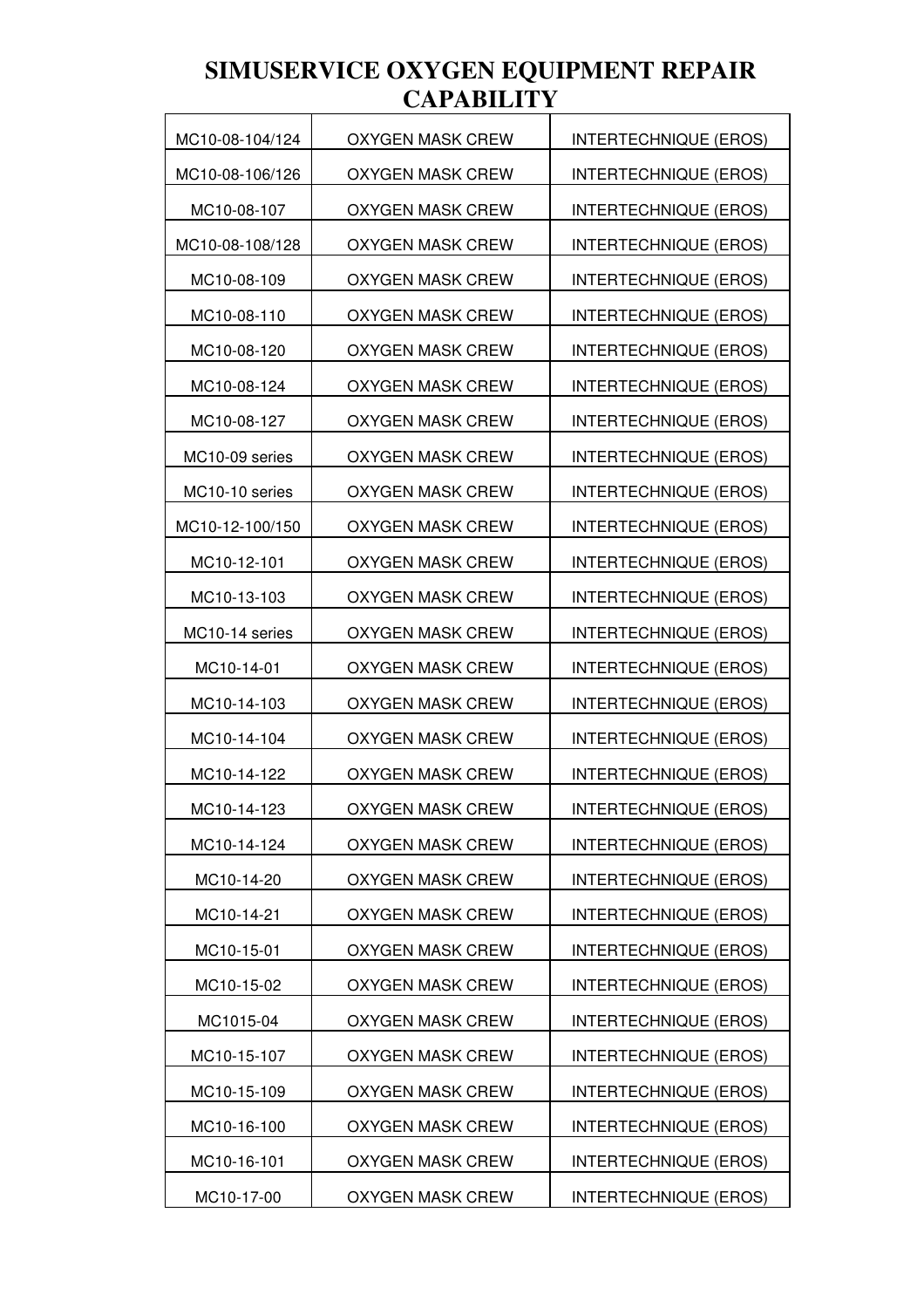| MC10-17-100    | <b>OXYGEN MASK CREW</b> | <b>INTERTECHNIQUE (EROS)</b> |
|----------------|-------------------------|------------------------------|
| MC10-17-101    | OXYGEN MASK CREW        | <b>INTERTECHNIQUE (EROS)</b> |
| MC10-18-157    | <b>OXYGEN MASK CREW</b> | <b>INTERTECHNIQUE (EROS)</b> |
| MC10-19-101    | <b>OXYGEN MASK CREW</b> | <b>INTERTECHNIQUE (EROS)</b> |
| MC10-22-101    | <b>OXYGEN MASK CREW</b> | <b>INTERTECHNIQUE (EROS)</b> |
| MC10-25 series | OXYGEN MASK CREW        | <b>INTERTECHNIQUE (EROS)</b> |
| MC10-25-01     | OXYGEN MASK CREW        | <b>INTERTECHNIQUE (EROS)</b> |
| MC10-25-101    | OXYGEN MASK CREW        | <b>INTERTECHNIQUE (EROS)</b> |
| MC10-25-101    | <b>OXYGEN MASK CREW</b> | <b>INTERTECHNIQUE (EROS)</b> |
| MC10-25-104    | OXYGEN MASK CREW        | <b>INTERTECHNIQUE (EROS)</b> |
| MC10-25-107    | OXYGEN MASK CREW        | <b>INTERTECHNIQUE (EROS)</b> |
| MC10-25-124    | <b>OXYGEN MASK CREW</b> | <b>INTERTECHNIQUE (EROS)</b> |
| MC10-32-101    | <b>OXYGEN MASK CREW</b> | <b>INTERTECHNIQUE (EROS)</b> |
| MCV10-06-21    | OXYGEN MASK CREW        | <b>INTERTECHNIQUE (EROS)</b> |
| MF10-02 series | OXYGEN MASK CREW        | <b>INTERTECHNIQUE (EROS)</b> |
| MF10-03 series | OXYGEN MASK CREW        | <b>INTERTECHNIQUE (EROS)</b> |
| MF10-04-01     | OXYGEN MASK CREW        | <b>INTERTECHNIQUE (EROS)</b> |
| MF10-04-02     | <b>OXYGEN MASK CREW</b> | <b>INTERTECHNIQUE (EROS)</b> |
| MF10-04-02     | <b>OXYGEN MASK CREW</b> | <b>INTERTECHNIQUE (EROS)</b> |
| MF10-05 series | OXYGEN MASK CREW        | INTERTECHNIQUE (EROS)        |
| MF10-05-11     | <b>OXYGEN MASK CREW</b> | <b>INTERTECHNIQUE (EROS)</b> |
| MF10-05-12     | <b>OXYGEN MASK CREW</b> | <b>INTERTECHNIQUE (EROS)</b> |
| MF10-30-13     | <b>OXYGEN MASK CREW</b> | <b>INTERTECHNIQUE (EROS)</b> |
| MF1900         | <b>OXYGEN MASK CREW</b> | <b>INTERTECHNIQUE (EROS)</b> |
| MF1900-1       | OXYGEN MASK CREW        | <b>INTERTECHNIQUE (EROS)</b> |
| MF1901         | OXYGEN MASK CREW        | <b>INTERTECHNIQUE (EROS)</b> |
| MF1901-1       | OXYGEN MASK CREW        | <b>INTERTECHNIQUE (EROS)</b> |
| MF1901-4       | <b>OXYGEN MASK CREW</b> | <b>INTERTECHNIQUE (EROS)</b> |
| MF1902         | <b>OXYGEN MASK CREW</b> | <b>INTERTECHNIQUE (EROS)</b> |
| MF1902-1       | <b>OXYGEN MASK CREW</b> | <b>INTERTECHNIQUE (EROS)</b> |
| MF1902-2       | OXYGEN MASK CREW        | <b>INTERTECHNIQUE (EROS)</b> |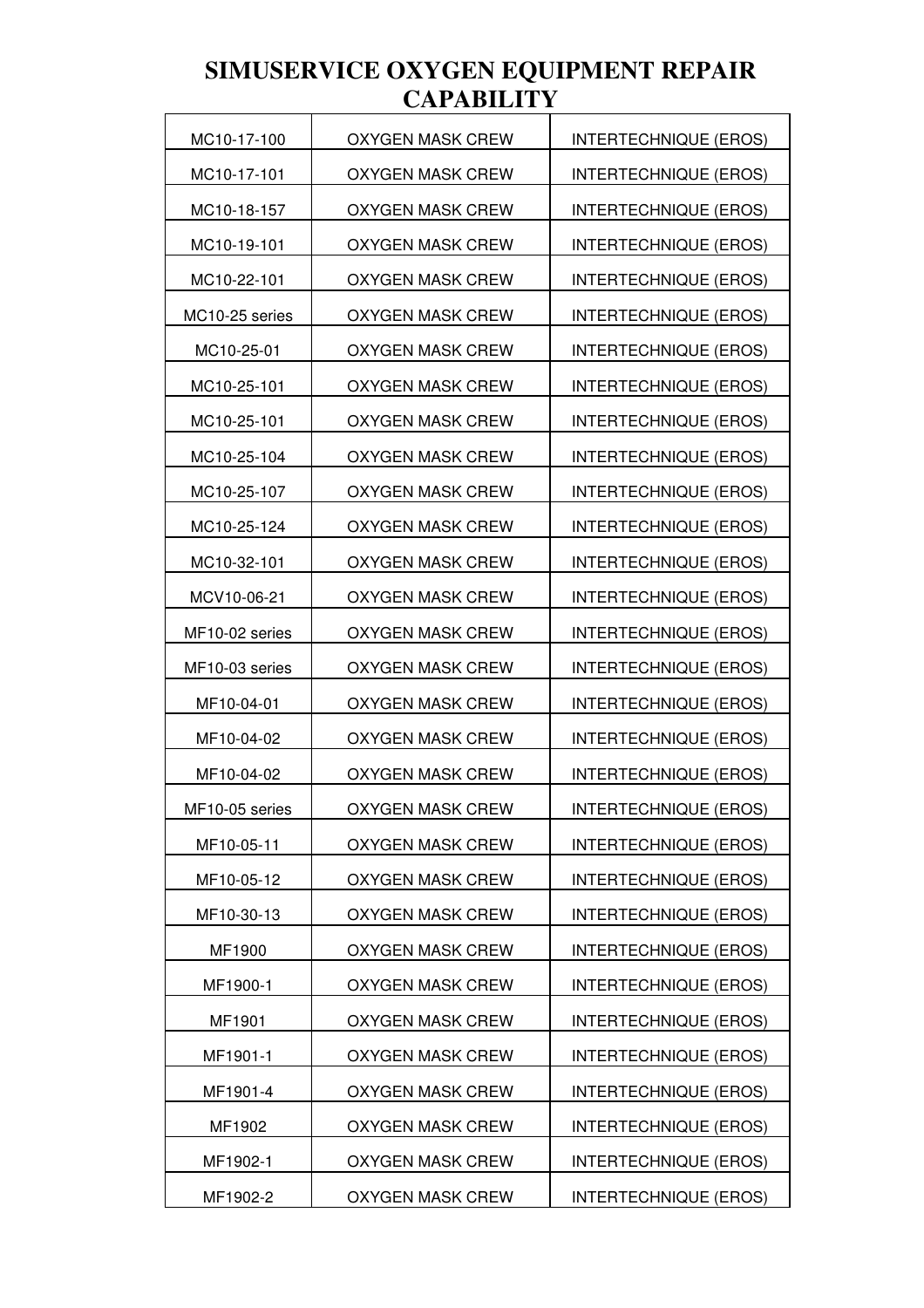| MF1902-3      | <b>OXYGEN MASK CREW</b> | <b>INTERTECHNIQUE (EROS)</b> |
|---------------|-------------------------|------------------------------|
| MF1902-5      | OXYGEN MASK CREW        | <b>INTERTECHNIQUE (EROS)</b> |
| MF1902-6      | <b>OXYGEN MASK CREW</b> | <b>INTERTECHNIQUE (EROS)</b> |
| MF1912-8      | <b>OXYGEN MASK CREW</b> | <b>INTERTECHNIQUE (EROS)</b> |
| MF20-003      | <b>OXYGEN MASK CREW</b> | <b>INTERTECHNIQUE (EROS)</b> |
| MF20-501      | <b>OXYGEN MASK CREW</b> | <b>INTERTECHNIQUE (EROS)</b> |
| MF20-524      | <b>OXYGEN MASK CREW</b> | <b>INTERTECHNIQUE (EROS)</b> |
| MF20-532      | OXYGEN MASK CREW        | <b>INTERTECHNIQUE (EROS)</b> |
| <b>MRA005</b> | <b>OXYGEN MASK CREW</b> | <b>INTERTECHNIQUE (EROS)</b> |
| <b>MRA007</b> | <b>OXYGEN MASK CREW</b> | <b>INTERTECHNIQUE (EROS)</b> |
| <b>MRA010</b> | <b>OXYGEN MASK CREW</b> | <b>INTERTECHNIQUE (EROS)</b> |
| <b>MRA011</b> | <b>OXYGEN MASK CREW</b> | <b>INTERTECHNIQUE (EROS)</b> |
| <b>MRA013</b> | <b>OXYGEN MASK CREW</b> | <b>INTERTECHNIQUE (EROS)</b> |
| <b>MRA015</b> | <b>OXYGEN MASK CREW</b> | <b>INTERTECHNIQUE (EROS)</b> |
| <b>MRA019</b> | <b>OXYGEN MASK CREW</b> | <b>INTERTECHNIQUE (EROS)</b> |
| MSE101-Series | MASK, STOWAGE BOX ASSY  | <b>INTERTECHNIQUE (EROS)</b> |
| MSE101-07     | MASK, STOWAGE BOX ASSY  | <b>INTERTECHNIQUE (EROS)</b> |
| MSE101-127    | MASK, STOWAGE BOX ASSY  | <b>INTERTECHNIQUE (EROS)</b> |
| MSE101-21     | MASK, STOWAGE BOX ASSY  | <b>INTERTECHNIQUE (EROS)</b> |
| MSE101-27     | MASK, STOWAGE BOX ASSY  | <b>INTERTECHNIQUE (EROS)</b> |
| <b>MSE108</b> | MASK, STOWAGE BOX ASSY  | <b>INTERTECHNIQUE (EROS)</b> |
| MW3500        | MASK, STOWAGE BOX ASSY  | <b>INTERTECHNIQUE (EROS)</b> |
| MW37          | MASK, STOWAGE BOX ASSY  | <b>INTERTECHNIQUE (EROS)</b> |
| MW37-09       | MASK, STOWAGE BOX ASSY  | <b>INTERTECHNIQUE (EROS)</b> |
| MW37-27       | MASK, STOWAGE BOX ASSY  | <b>INTERTECHNIQUE (EROS)</b> |
| <b>MXP105</b> | MASK, STOWAGE BOX ASSY  | <b>INTERTECHNIQUE (EROS)</b> |
| <b>MXP106</b> | MASK, STOWAGE BOX ASSY  | <b>INTERTECHNIQUE (EROS)</b> |
| <b>MXP110</b> | MASK, STOWAGE BOX ASSY  | <b>INTERTECHNIQUE (EROS)</b> |
| <b>MXP111</b> | MASK, STOWAGE BOX ASSY  | <b>INTERTECHNIQUE (EROS)</b> |
| MXP111-3      | MASK, STOWAGE BOX ASSY  | <b>INTERTECHNIQUE (EROS)</b> |
| MXP111-4      | MASK, STOWAGE BOX ASSY  | <b>INTERTECHNIQUE (EROS)</b> |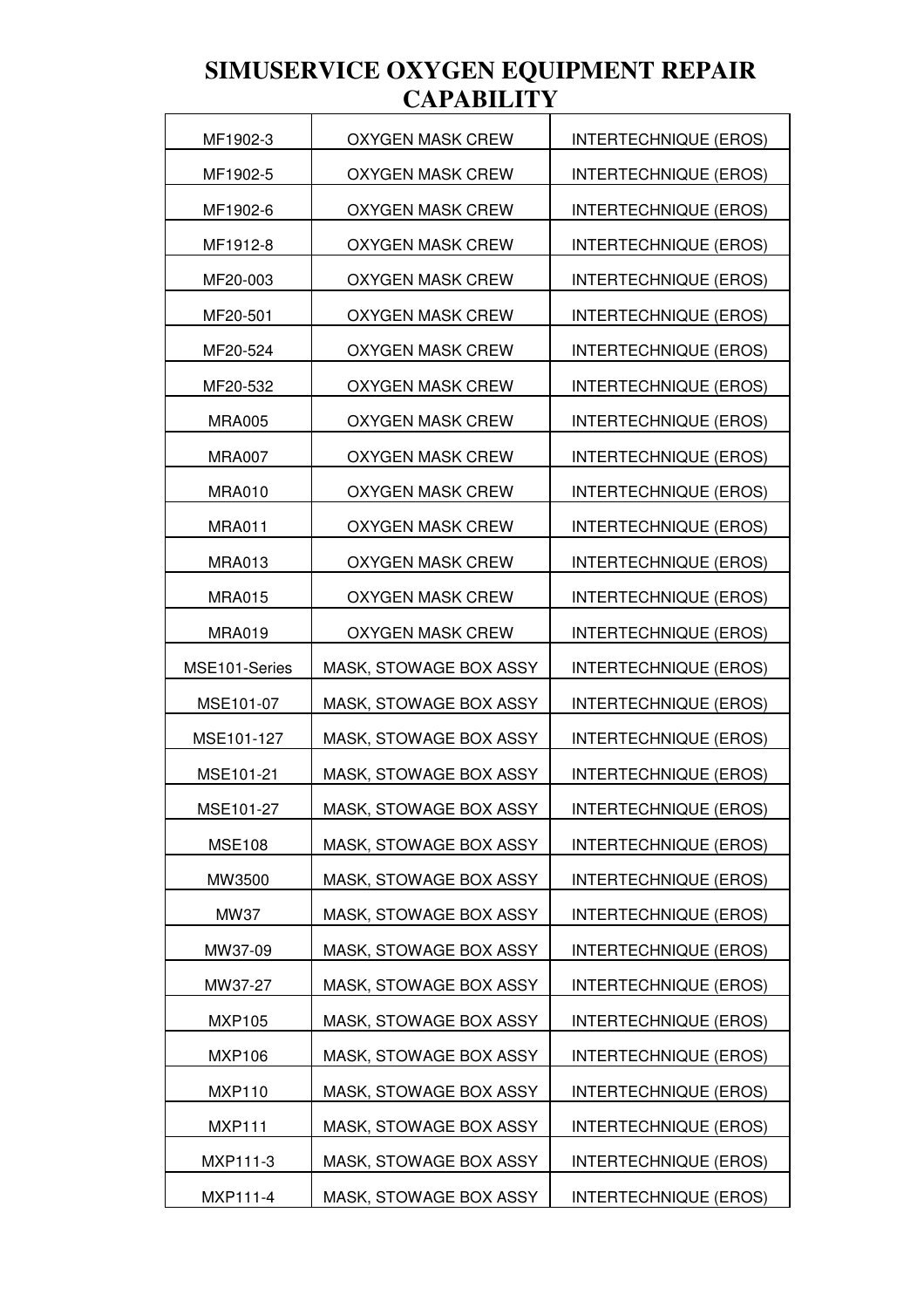| <b>MXP117</b>               | MASK, STOWAGE BOX ASSY | <b>INTERTECHNIQUE (EROS)</b> |
|-----------------------------|------------------------|------------------------------|
| MXP117-1                    | MASK, STOWAGE BOX ASSY | <b>INTERTECHNIQUE (EROS)</b> |
| <b>MXP126</b>               | MASK, STOWAGE BOX ASSY | <b>INTERTECHNIQUE (EROS)</b> |
| <b>MXP127</b>               | MASK, STOWAGE BOX ASSY | <b>INTERTECHNIQUE (EROS)</b> |
| <b>MXP127</b>               | MASK, STOWAGE BOX ASSY | <b>INTERTECHNIQUE (EROS)</b> |
| <b>MXP128</b>               | MASK, STOWAGE BOX ASSY | <b>INTERTECHNIQUE (EROS)</b> |
| <b>MXP129</b>               | MASK, STOWAGE BOX ASSY | <b>INTERTECHNIQUE (EROS)</b> |
| <b>MXP134</b>               | MASK, STOWAGE BOX ASSY | <b>INTERTECHNIQUE (EROS)</b> |
| MXP135-2                    | MASK, STOWAGE BOX ASSY | <b>INTERTECHNIQUE (EROS)</b> |
| MXP135-3                    | MASK, STOWAGE BOX ASSY | <b>INTERTECHNIQUE (EROS)</b> |
| MXP138-1                    | MASK, STOWAGE BOX ASSY | <b>INTERTECHNIQUE (EROS)</b> |
| MXP138-2                    | MASK, STOWAGE BOX ASSY | <b>INTERTECHNIQUE (EROS)</b> |
| <b>MXP139</b>               | MASK, STOWAGE BOX ASSY | <b>INTERTECHNIQUE (EROS)</b> |
| MXP141-1                    | MASK, STOWAGE BOX ASSY | <b>INTERTECHNIQUE (EROS)</b> |
| MXP141-2                    | MASK, STOWAGE BOX ASSY | <b>INTERTECHNIQUE (EROS)</b> |
| <b>MXP142</b>               | MASK, STOWAGE BOX ASSY | <b>INTERTECHNIQUE (EROS)</b> |
| <b>MXP146</b>               | MASK, STOWAGE BOX ASSY | <b>INTERTECHNIQUE (EROS)</b> |
| <b>MXP147</b>               | MASK, STOWAGE BOX ASSY | <b>INTERTECHNIQUE (EROS)</b> |
| MXP147-1 to -6              | MASK, STOWAGE BOX ASSY | <b>INTERTECHNIQUE (EROS)</b> |
| MXP201                      | SMOKE GOGGLES          | <b>INTERTECHNIQUE (EROS)</b> |
| <b>MXP202</b>               | <b>SMOKE GOGGLES</b>   | <b>INTERTECHNIQUE (EROS)</b> |
| <b>MXP204</b>               | SMOKE GOGGLES          | <b>INTERTECHNIQUE (EROS)</b> |
| MXP210                      | SMOKE GOGGLES          | <b>INTERTECHNIQUE (EROS)</b> |
| MXP210-00                   | SMOKE GOGGLES          | <b>INTERTECHNIQUE (EROS)</b> |
| <b>MXP301</b>               | MASK, STOWAGE BOX ASSY | <b>INTERTECHNIQUE (EROS)</b> |
| MXP306-02                   | MASK, STOWAGE BOX ASSY | <b>INTERTECHNIQUE (EROS)</b> |
| <b>MXP401</b>               | MASK, STOWAGE BOX ASSY | <b>INTERTECHNIQUE (EROS)</b> |
| MXP402 and -1, -<br>$2, -3$ | MASK, STOWAGE BOX ASSY | <b>INTERTECHNIQUE (EROS)</b> |
| MXP403                      | MASK, STOWAGE BOX ASSY | <b>INTERTECHNIQUE (EROS)</b> |
| <b>MXP405</b>               | MASK, STOWAGE BOX ASSY | <b>INTERTECHNIQUE (EROS)</b> |
| MXP410 and -1               | MASK, STOWAGE BOX ASSY | <b>INTERTECHNIQUE (EROS)</b> |